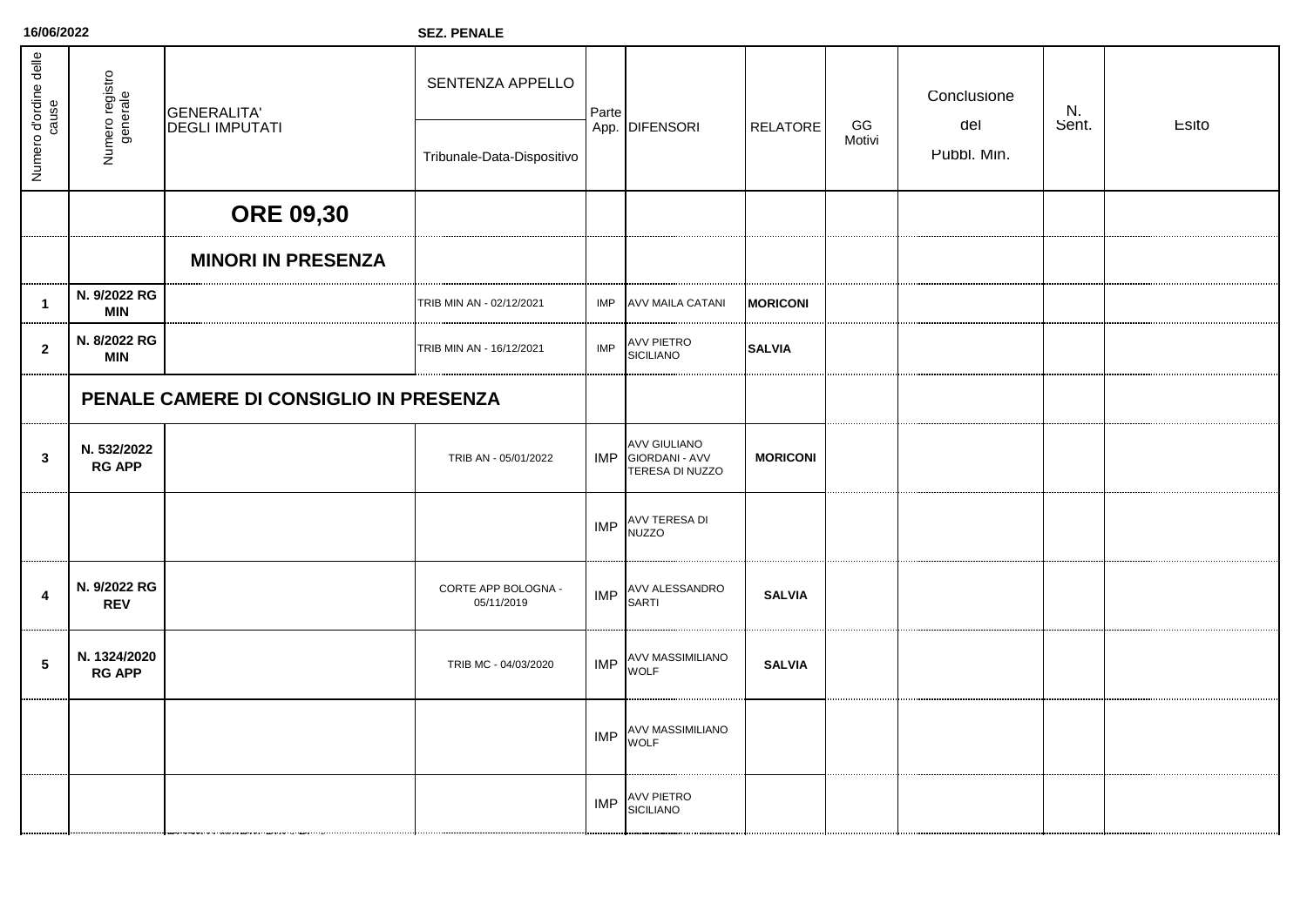|                | <b>DIBATTIMNETO IN PRESENZA</b> |                           |                              |            |                                   |               |                                  |  |
|----------------|---------------------------------|---------------------------|------------------------------|------------|-----------------------------------|---------------|----------------------------------|--|
| $\bf 6$        | N. 1312/2020<br><b>RG APP</b>   |                           | TRIB MC - 19/06/2020         |            | IMP AVV CRISTINA RIETI            | <b>SALVIA</b> |                                  |  |
|                |                                 | <b>ORE 11,00</b>          |                              |            |                                   |               |                                  |  |
|                |                                 | <b>MINORI IN PRESENZA</b> |                              |            |                                   |               |                                  |  |
| $\overline{7}$ | N.12/2022 RG<br><b>MIN</b>      |                           | TRIB MIN ANCONA - 13/01/2022 | <b>IMP</b> | <b>AVV LUCIANA<br/>M.IPPOLITO</b> | <b>SALVIA</b> |                                  |  |
|                |                                 | PENALE IN PRESENZA        |                              |            |                                   |               |                                  |  |
| 8              | N.224/2020<br><b>RG APP</b>     |                           | TRIB URBINO - 20/02/2019     | IMP        | AVV CARMINE<br>MALINCONICO        | <b>SALVIA</b> | <b>RINIVIO DAL</b><br>10/03/2022 |  |
|                |                                 |                           |                              |            |                                   |               |                                  |  |
|                |                                 |                           |                              |            |                                   |               |                                  |  |
|                |                                 |                           |                              |            |                                   |               |                                  |  |
|                |                                 |                           |                              |            |                                   |               |                                  |  |
|                |                                 |                           |                              |            |                                   |               |                                  |  |
|                |                                 |                           |                              |            |                                   |               |                                  |  |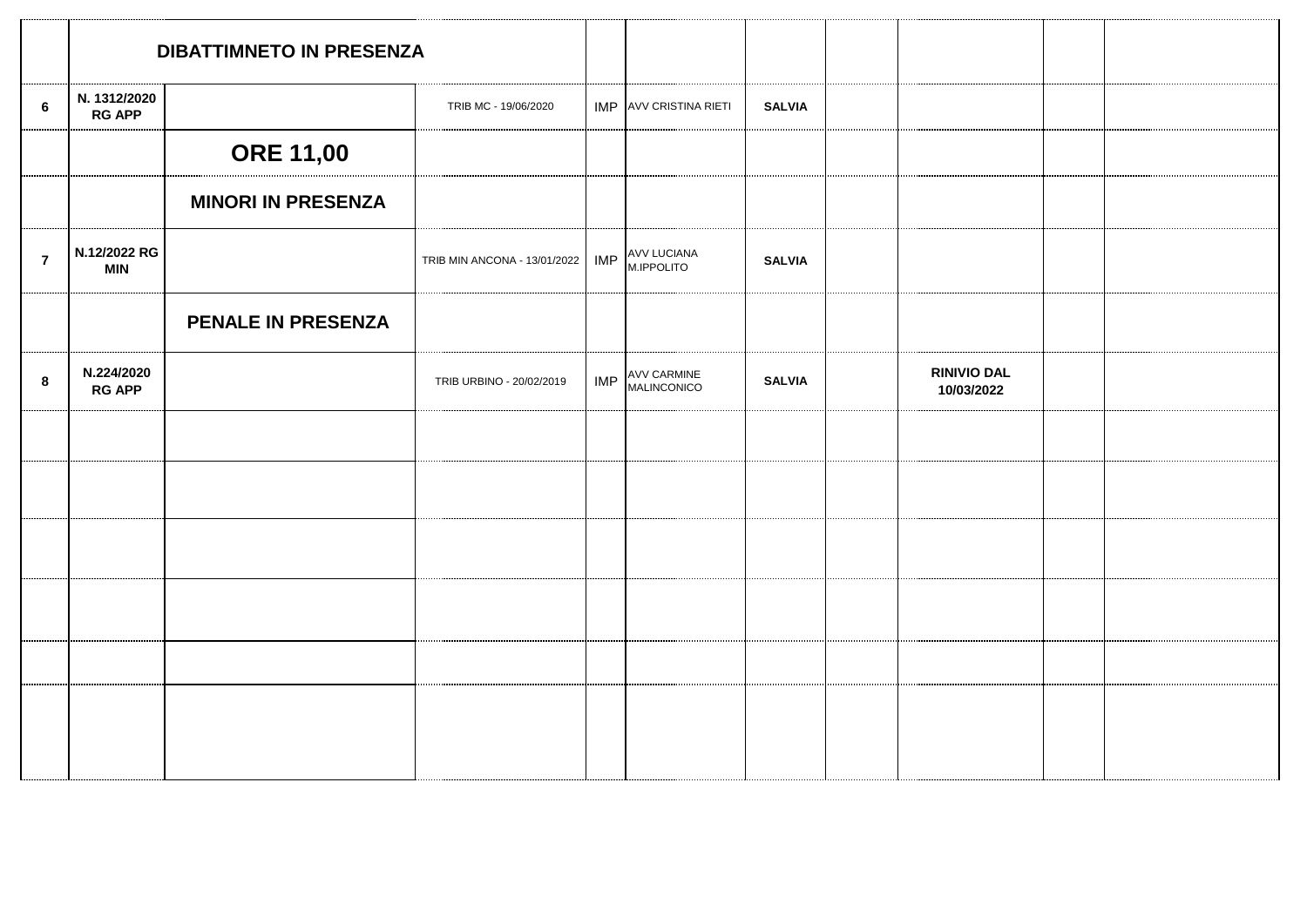|    |                               | DIBATTIMENTO TRATTAZIONE SCRITTA |                          |            |                                                         |                 |  |  |
|----|-------------------------------|----------------------------------|--------------------------|------------|---------------------------------------------------------|-----------------|--|--|
| 9  | RG 1340/2020<br>C.APP.        |                                  | TRIB ANCONA - 04/10/2019 |            | IMP AVV. ELISABETTA                                     | <b>MORICONI</b> |  |  |
| 10 | RG 1304/2020<br>C.APP.        |                                  | TRIB MC - 22/01/2020     | <b>IMP</b> | AVV PAOLA<br>ROMAGNOLI                                  | <b>MORICONI</b> |  |  |
|    |                               |                                  |                          |            | <b>AVV PAOLA</b><br><b>ROMAGNOLI</b>                    |                 |  |  |
| 11 | RG 1308/2020<br>C. APP        |                                  | TRIB MC - 22/01/2020     | IMP        | AVV. GIANGREGORIO MORICONI                              |                 |  |  |
| 12 | RG 1318/2020<br>C. APP        |                                  | TRIB MC - 17/02/2020     |            | AVV F.ROBERTO<br>IMP CARLINI / AVV.<br><b>VECCHIOLI</b> | <b>MORICONI</b> |  |  |
| 13 | RG 1347/2020<br>C. APP        |                                  | TRIB AN - 11/10/2019     |            | IMP AVV. GIULIANELLI                                    | <b>MORICONI</b> |  |  |
|    |                               |                                  |                          |            | <b>AVV.PAROLISI</b>                                     |                 |  |  |
| 14 | RG 1353/2020<br>C. APP        |                                  | TRIB AN - 1/10/2019      |            | IMP AVV MARCO MASSEI SALVIA                             |                 |  |  |
| 15 | RG 1315/2020<br>C. APP        |                                  | TRIB MC - 13/01/2020     | <b>IMP</b> | AVV VANDO<br><b>SCHEGGIA</b>                            | <b>SALVIA</b>   |  |  |
|    |                               |                                  |                          |            | <b>AVV NARCISO</b><br><b>RICOTTA</b>                    |                 |  |  |
|    | 16   RG 1325/2020  <br>C. APP |                                  | TRIB FERMO - 18/05/2020  |            | IMP AVV WILMA<br>CAPOROSSI                              | <b>ALLIERI</b>  |  |  |
|    |                               |                                  |                          |            | <b>AVV WILMA</b><br><b>CAPOROSSI</b>                    |                 |  |  |
|    |                               |                                  |                          |            | <b>AVV ANTONIO</b><br><b>CRISANTI</b>                   |                 |  |  |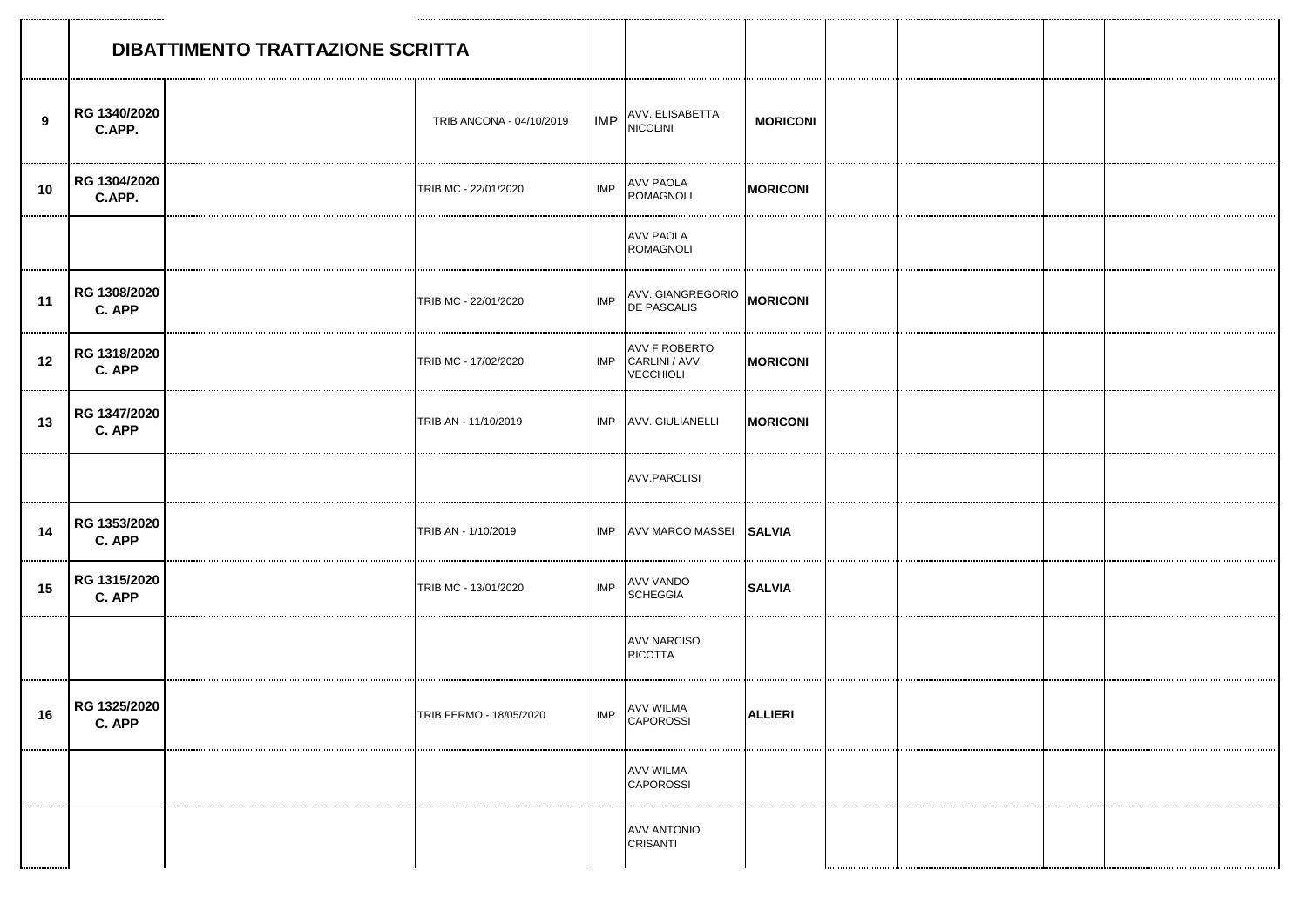| 17 | N. 1321/20 RG<br><b>APP</b>   | TRIB MC - 24/01/2020      | IMP        | AVV GABRIELE<br>COFANELLI                                           | <b>ALLIERI</b> |  |  |
|----|-------------------------------|---------------------------|------------|---------------------------------------------------------------------|----------------|--|--|
|    |                               |                           | IMP        | <b>AVV GABRIELE</b><br>COFANELLI                                    |                |  |  |
|    |                               |                           | <b>IMP</b> | AVV GABRIELE<br>COFANELLI                                           |                |  |  |
|    |                               |                           |            | <b>AVV GIANCARLO</b><br><b>NASCIMBENI</b>                           |                |  |  |
|    |                               |                           |            | <b>AVV GERARDO</b><br><b>PIZZIRUSSO</b>                             |                |  |  |
| 18 | N. 1305/2020<br><b>RG APP</b> | TRIB MC - 19/12/2019      |            | <b>AVV WALTER GUARINI</b><br>IMP - AVV. ALESSIO<br><b>MATARAZZI</b> | <b>ALLIERI</b> |  |  |
|    |                               |                           |            | <b>AVV FRANCESCO</b><br>CORSI                                       |                |  |  |
| 19 | N. 1307/2020<br><b>RG APP</b> | TRIB MC - 19/02/2020      | <b>IMP</b> | AVV S.ROSARIO<br><b>MATRAXIA</b>                                    | <b>ALLIERI</b> |  |  |
| 20 | N. 1346/2020<br><b>RG APP</b> | TRIB ANCONA .- 11/10/2019 |            | IMP AVV RENATO                                                      | <b>ALLIERI</b> |  |  |
| 21 | N. 362/2022<br><b>RG APP</b>  | TRIB FERMO - 03/02/2022   | <b>IMP</b> | AVV DOMENICO<br><b>BIASCO</b>                                       | <b>ALLIERI</b> |  |  |